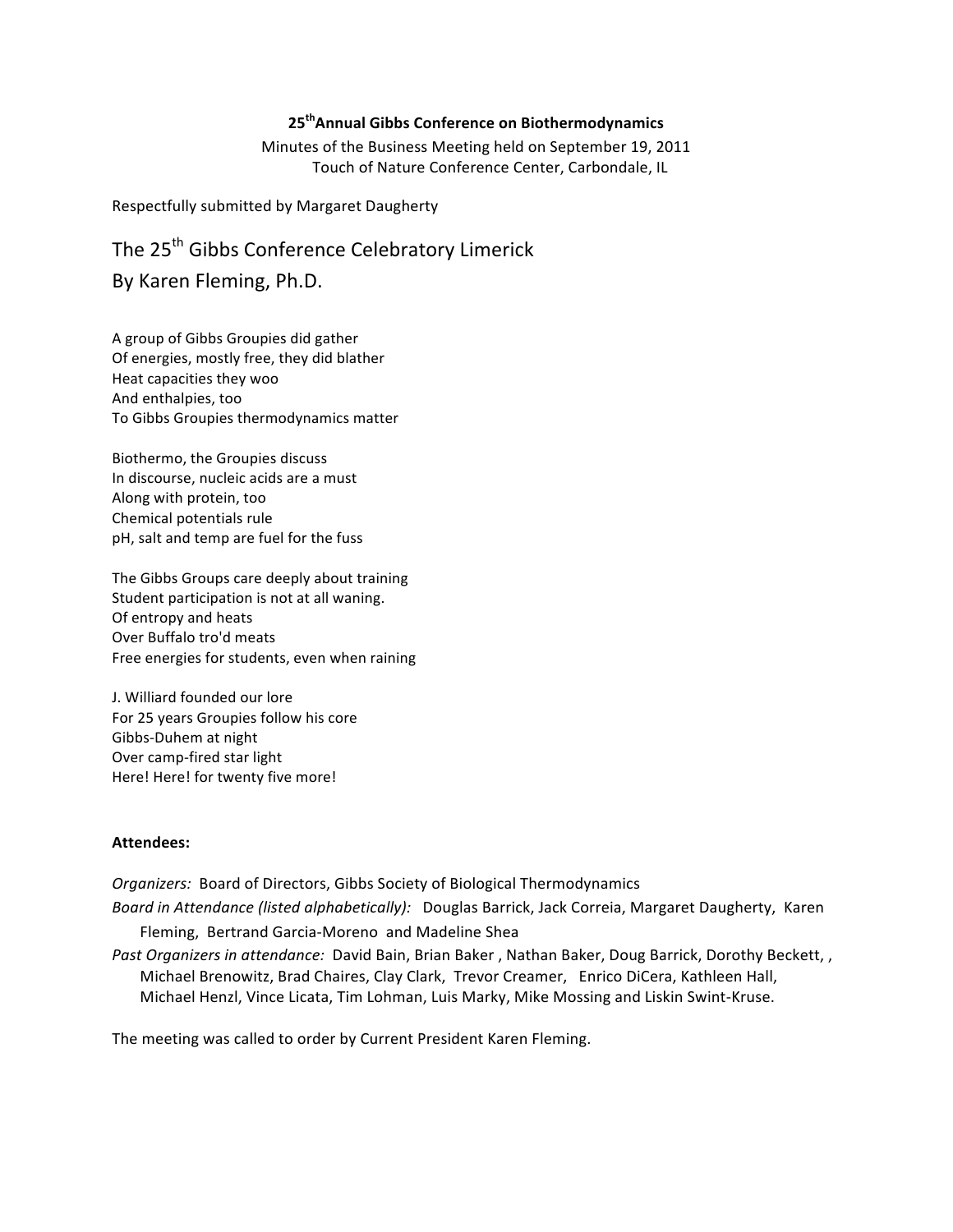#### A). Report on changes in the Board of Directors and Treasurer's Report (Jack Correia).

Jack Correia has assumed the role of Treasurer. In the event of any unforeseen situations, Madeline Shea and Michael Johnson will also have on-line access to the bank account. It was brought up that the Society funds can be safely invested in a CD with the current bank, with the option of easily moving the money out of the CD, if needed.

Michael Johnson has assumed the role of Vice President, and will be responsible for maintaining the tax exempt status.

Jack provided a balance sheet that contained the main expenses accrued during organization of the current meeting. Major "new" expenses that were unique to this meeting included providing the Special Issue of Biophysical Chemistry ( $\approx$ 57200) and the commemorative mugs ( $\approx$ \$1700). Of note was that approximately \$6500 was raised from our sponsors, which includes the Department of Biochemistry at the University of Mississippi Medical Center contributing the cost of the programs. Overall, after all TON bills are paid, it is projected that the current meeting should net between \$2000-\$5000. This would maintain our balance just above  $\sim$ \$30,000, providing a comfortable reserve that could potentially cover the cost of one meeting.

#### **B). Report from the current organizers (Jack Correia and Madeline Shea).**

The organizers reported that organization of the meeting "by theme" was well-received, and this was confirmed by the Society members present.

There was a short conversation about the introduction of the panel discussion at the end of each session. Overall, they are favorably received, but it was suggested that there be more consistency in how they are run (i.e., that they don't end up being a question and answer session involving only one participant).

Vince Licata and Liskin Swint-Kruse reported on the great success of the trainee session "Saturday Night Thermo". They reported good student interactions and involvement. Feedback from the trainees in attendance (88 registered, 55 in attendance) was positive. In terms of specific suggestion for improving the session in the future, they noted the need for speakers to have a microphone, and that all talks should be preloaded onto one computer in advance of the session. The Society agreed that students who participate in the Saturday Night Thermo talks should not be disqualified from presenting talks during the subsequent meetings. As an aside, the current organizers noted that they were pleasantly surprised by the dramatic increase in student requests for talks for the current meeting.

The meeting had  $\sim$ 200 people registered, and it appears that we had close to that in attendance. We had 79 laboratories and 5 companies represented at the meeting. It was noted that the organizers were proactive in limiting the number of attendees by lab, and put the burden of that on the PI's. It was emphasized that we try to be as accommodating as possible, but due to space limitations, restrictions need to be in place.

The registration timeline that we had this year worked well for the organizers, along with including a deadline for receiving refunds. Using PAYPAL to receive payments has been wellreceived, and it was noted that we are moving to the StoreFront feature to streamline the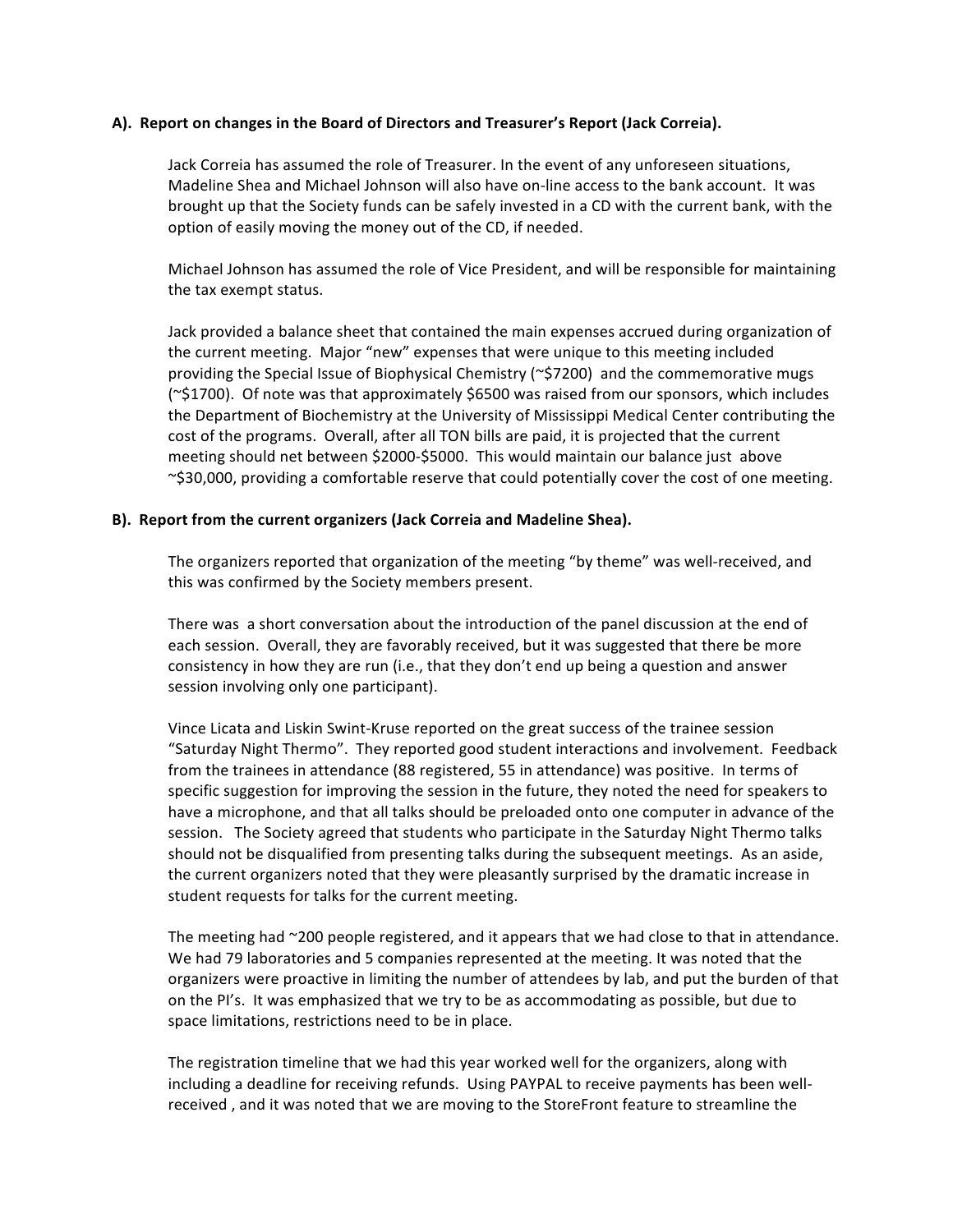process. An additional comment was that housing assignments were not made until the end of the organization process, so we are unable to include housing into the overall payment.

#### *The.current.timeline.is.as.follows:*

July 1: Applications and Abstracts due July 22: Notification of Abstract Acceptance Aug. 12: Completed registration and payment due. (There will be no refunds after this date) Sept. 17-20 - Meeting Dates

This year, student registration was raised from \$25 to \$60 to help offset the extra costs associated with this anniversary meeting. Although the group recognized that this meeting remains an inexpensive meeting for trainees, it was recommended that we might revisit this issue at a later time.

Technical issues: The quality of the projector and the size of the screen were introduced as being problems. Currently, Society members are providing personal/University property in the means of the computer switch. It was suggested that we explore this route in terms of providing a high quality projector, as opposed to having to buy equipment out of the Society's funds. Addendum to.meeting.notes. Jack Correia has pursued this problem by speaking with. Alan Teska of TON about cost-sharing measures to defray the cost of new equipment, and additionally with his institution's AV department about obtaining one. Evidently, the screen and *projector.need.to.be.paired.for.optimal.results.*

The idea of codifying a set of rules for the inclusion of organizers as speakers into their respective meetings, or in the subsequent year was introduced. After discussion, the general consensus of the Society members was that the meeting was unique in the sense that regular participation in the meeting ensures that all would have the opportunity for presenting their science. We should emphasize the importance of inclusion of these individuals to future organizers.

#### **D). Discussion on Organization of the Meeting**

Several models of meeting organization were introduced and discuss. The theme of the discussion revolved on two themes: how to keep consistency in the meeting, and can we provide a means of lightening the overall work and time burden on the organizers. The models introduced included:

i). The "Gordon Conference Model", where current organizers are paired with future organizers,.

ii). Pairing a "new organizer" with an experienced organizer.

iii). The current model, with two organizers chosen at the meeting, and having the Board provide oversight and "institutional" memory. Additionally, for this meeting, there was a division of labor of certain meeting responsibilities to lighten the burden of the organizers.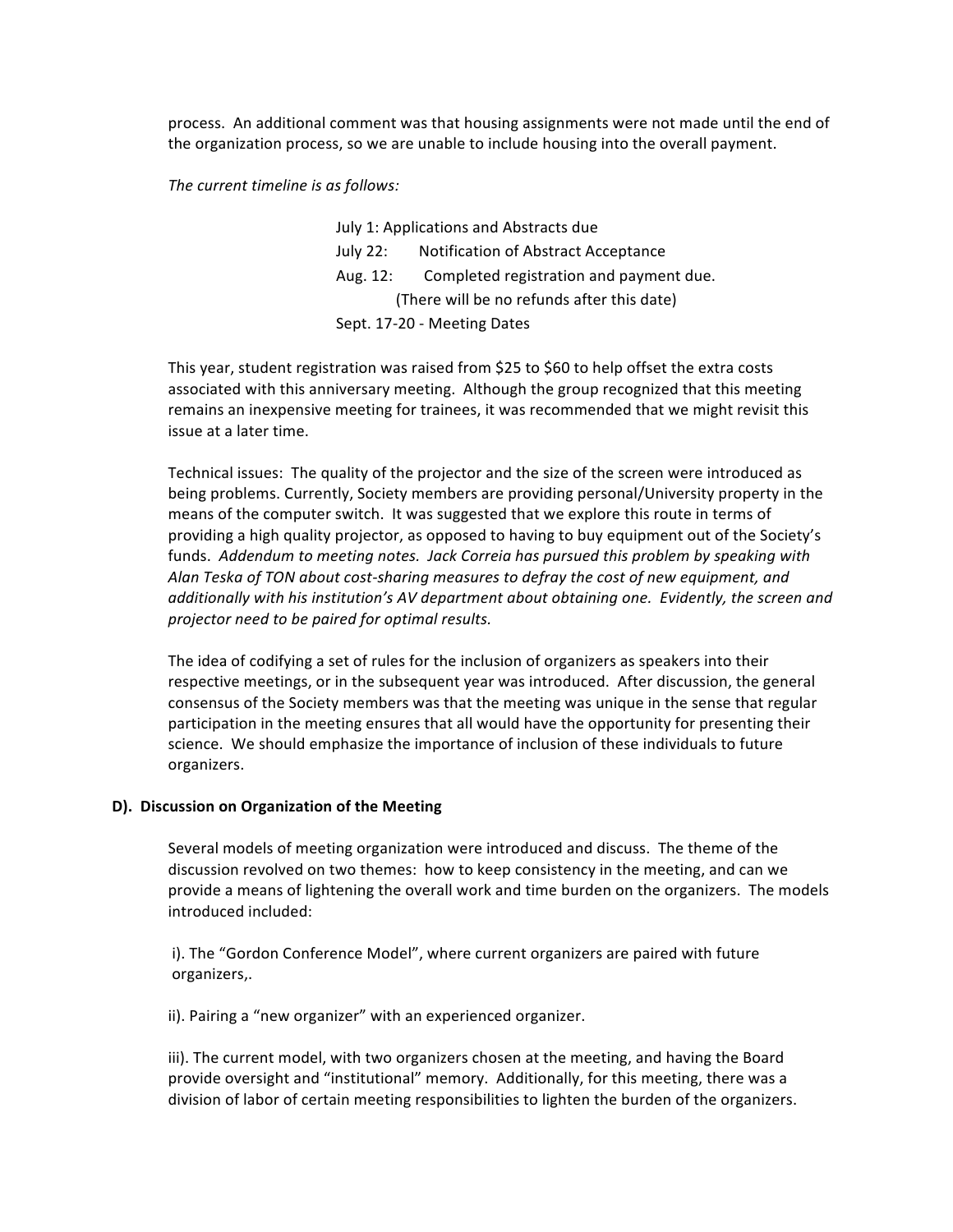The current model was favored over the other proposed models. Jack Correia elucidated the role of the Board in providing oversight to the current organizers. He emphasized that it should not be just the Board volunteering oversight into this process, but should be the collective responsibility of the Society members as a whole. He made a request for people to volunteer to provide oversight in different aspects of the meeting. It was proposed to have term limits for the volunteers, so that we all can share the joy. Our current division of labor is as follows.

Meeting Organization:

Roles of the Meeting Organizers ---

Program Development, *in consultation with the Board. This has been accomplished.in.recent.years.by.meeting.with.the.Board.at.the. Biophysical.Society.Meeting.* Invitation of speakers Selection of Keynote Speaker TON arrangements – with Alan Teska & Mike Scott of TON. TON contact information: 618 - 453-1121 Program Book Housing Assignments Food (especially good coffee for this crowd). Beer and Wine (with assistance from Jack Correia) Annual meeting website content Fundraising (with discussion with Society Treasurer)

Society Website Maintenance:

Organizers will maintain their own website for their meeting Karen Fleming (with assistance by Peggy Daugherty)

Mailings and Maintenance of Email Lists: Peggy Daugherty (coordination of emails with the Organizers)

Registration and Paypal: Nathan Baker and Jack Correia (assistance of Peggy Daugherty?)

Saturday Night Thermo – Trainee Session: Vince Licata and Liskin Swint-Kruse

Fundraising Assistance:

Jack Correia will help with special fundraising situations.

Ackers Lecture Selection Committee Chair: Jim(Lee

Non-Profit Information:

Tax Filing & Insurance Policy for Conference - Treasurer - Jack Correia Incorporation Status as Tax Exempt Org. - Vice President - Mike Johnson